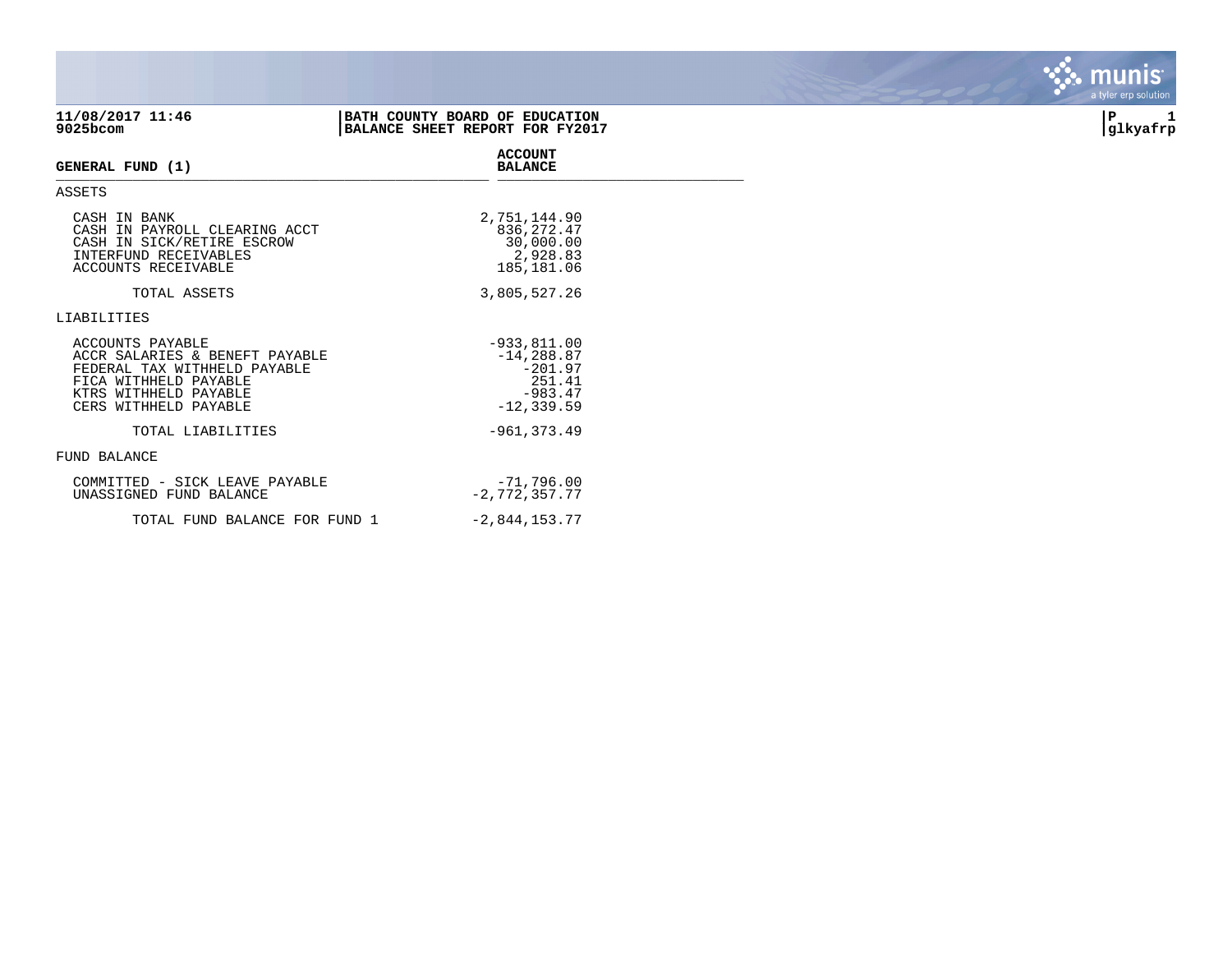| 11/08/2017 11:46<br>9025bcom               | BATH COUNTY BOARD OF EDUCATION<br>BALANCE SHEET REPORT FOR FY2017 | l P<br>2<br> glkyafrp |
|--------------------------------------------|-------------------------------------------------------------------|-----------------------|
| SPECIAL REVENUE (2)                        | <b>ACCOUNT</b><br><b>BALANCE</b>                                  |                       |
| ASSETS                                     |                                                                   |                       |
| CASH IN BANK<br>ACCOUNTS RECEIVABLE        | 263,073.07<br>79,445.39                                           |                       |
| TOTAL ASSETS                               | 342,518.46                                                        |                       |
| LIABILITIES                                |                                                                   |                       |
| ACCOUNTS PAYABLE<br>ADVANCES FROM GRANTORS | $-301.78$<br>$-342, 216.68$                                       |                       |
| TOTAL LIABILITIES                          | $-342,518.46$                                                     |                       |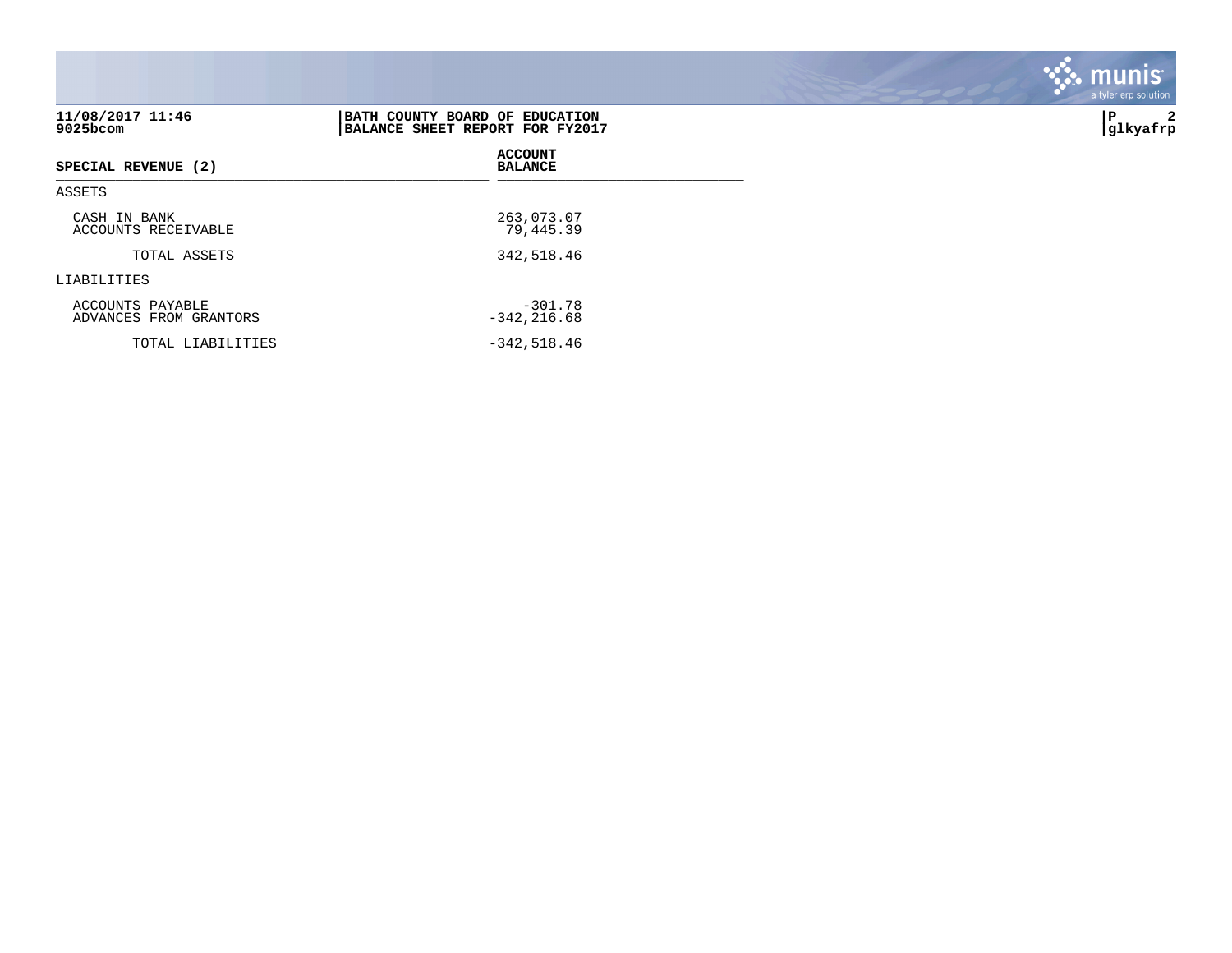| 11/08/2017 11:46<br>9025bcom       | BATH COUNTY BOARD OF EDUCATION<br>BALANCE SHEET REPORT FOR FY2017 | ∣P<br> glkyafrp |
|------------------------------------|-------------------------------------------------------------------|-----------------|
| DISTRICT ACTIVITY FD (ANNUAL) (21) | <b>ACCOUNT</b><br><b>BALANCE</b>                                  |                 |
| ASSETS                             |                                                                   |                 |
| CASH IN BANK                       | 69,088.59                                                         |                 |
| TOTAL ASSETS                       | 69,088.59                                                         |                 |
| FUND BALANCE                       |                                                                   |                 |
| COMMITTED - OTHER                  | $-69,088.59$                                                      |                 |
| TOTAL FUND BALANCE FOR FUND 21     | $-69,088.59$                                                      |                 |

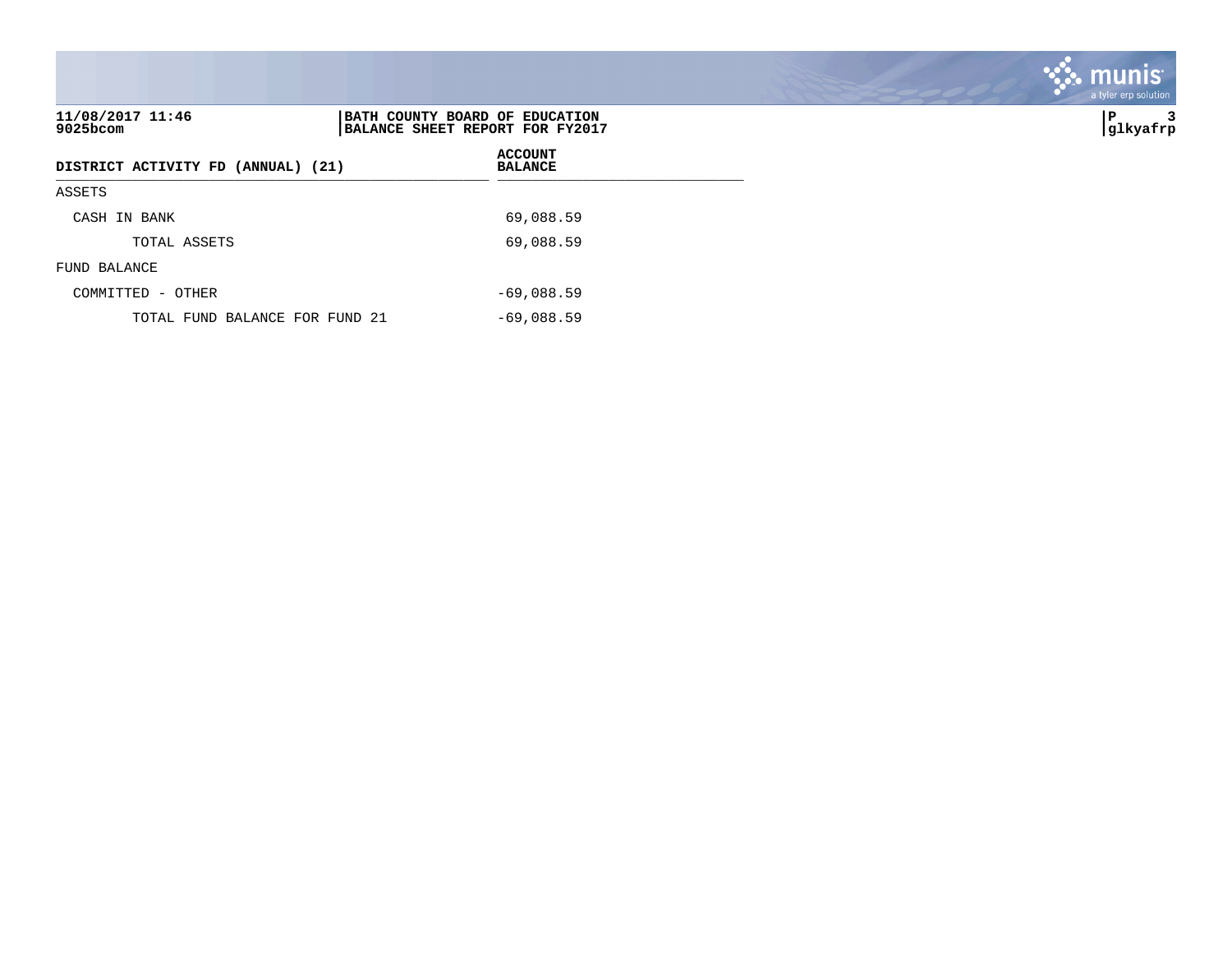| 11/08/2017 11:46<br>9025bcom    | BATH COUNTY BOARD OF EDUCATION<br>BALANCE SHEET REPORT FOR FY2017 | ∣P<br>4<br> glkyafrp |
|---------------------------------|-------------------------------------------------------------------|----------------------|
| CAPITAL OUTLAY FUND (310)       | <b>ACCOUNT</b><br><b>BALANCE</b>                                  |                      |
| ASSETS                          |                                                                   |                      |
| CASH IN BANK                    | 88,146.00                                                         |                      |
| TOTAL ASSETS                    | 88,146.00                                                         |                      |
| FUND BALANCE                    |                                                                   |                      |
| RESTRICTED-SFCC ESCROW-CURRENT  | $-88, 146.00$                                                     |                      |
| TOTAL FUND BALANCE FOR FUND 310 | $-88, 146.00$                                                     |                      |

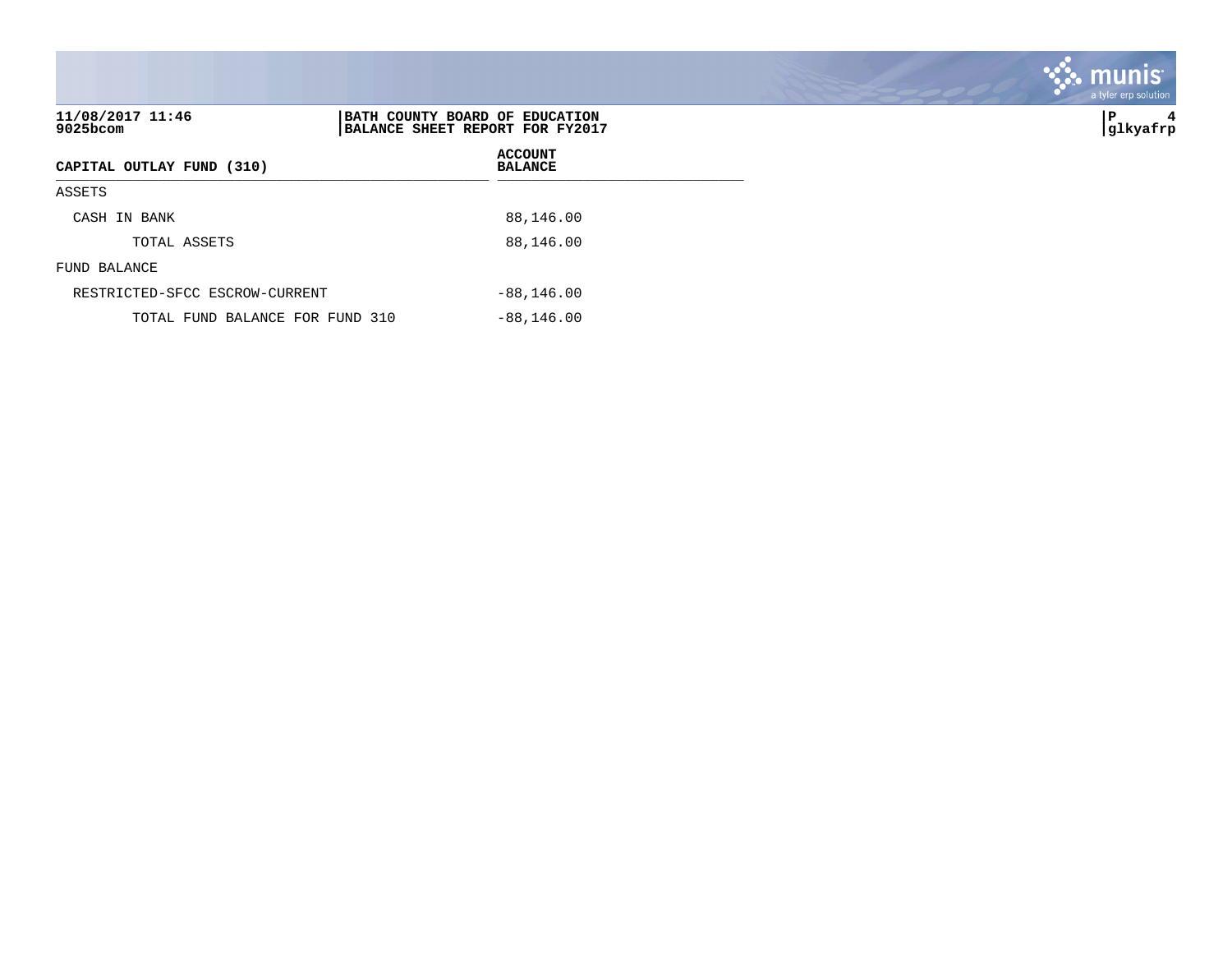| 11/08/2017 11:46<br>$9025$ bcom   | BATH COUNTY BOARD OF EDUCATION<br>BALANCE SHEET REPORT FOR FY2017 | ∣P<br> glkyafrp |
|-----------------------------------|-------------------------------------------------------------------|-----------------|
| BUILDING FUND (5 CENT LEVY) (320) | <b>ACCOUNT</b><br><b>BALANCE</b>                                  |                 |
| ASSETS                            |                                                                   |                 |
| CASH IN BANK                      | 603,769.58                                                        |                 |
| TOTAL ASSETS                      | 603,769.58                                                        |                 |
| FUND BALANCE                      |                                                                   |                 |
| RESTRICTED-SFCC ESCROW-CURRENT    | $-603,769.58$                                                     |                 |
| TOTAL FUND BALANCE FOR FUND 320   | $-603,769.58$                                                     |                 |

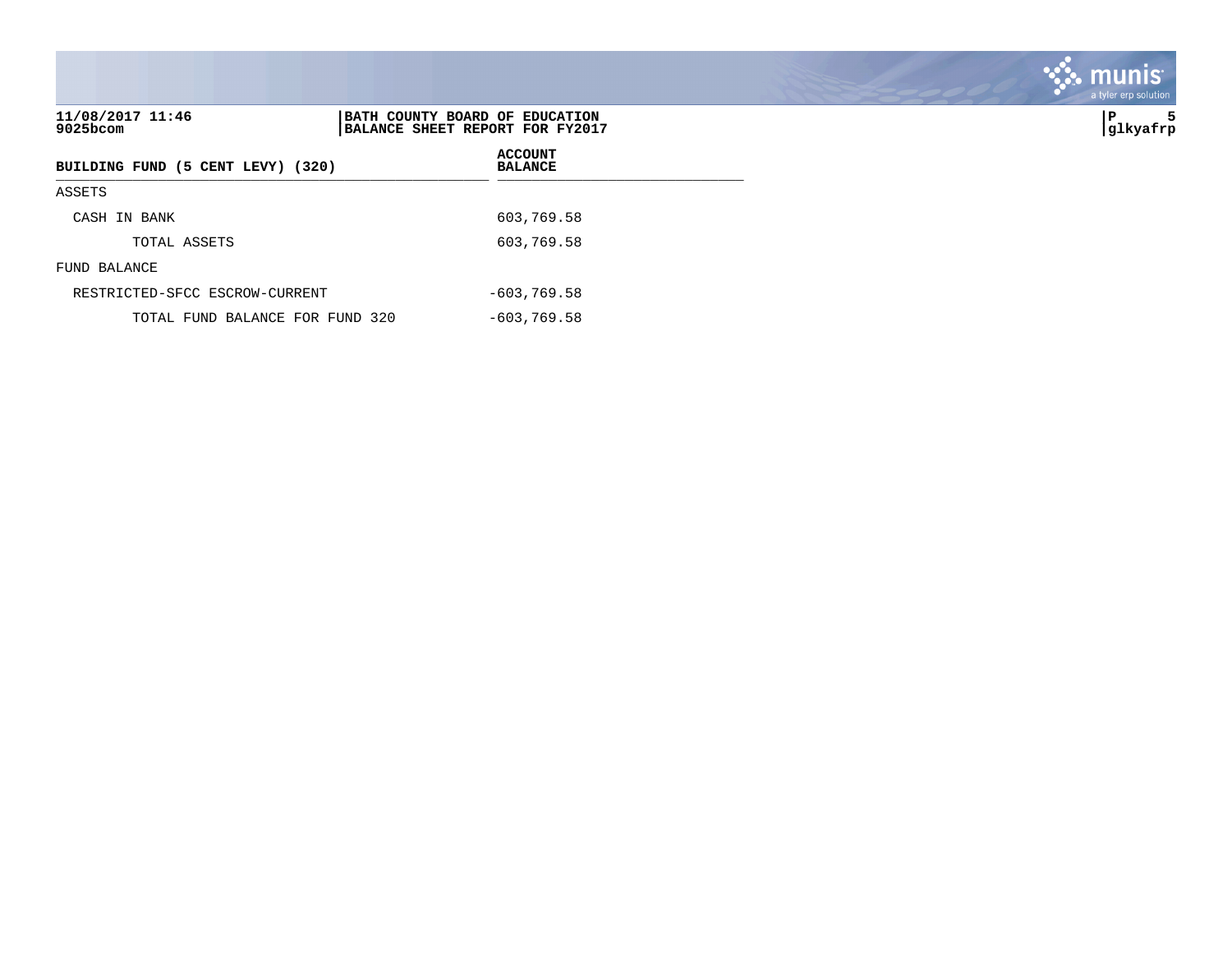| 11/08/2017 11:46<br>9025bcom    | BATH COUNTY BOARD OF EDUCATION<br>BALANCE SHEET REPORT FOR FY2017 | P<br>6<br> glkyafrp |
|---------------------------------|-------------------------------------------------------------------|---------------------|
| CONSTRUCTION FUND (360)         | <b>ACCOUNT</b><br><b>BALANCE</b>                                  |                     |
| ASSETS                          |                                                                   |                     |
| CASH IN BANK                    | 20,380.19                                                         |                     |
| TOTAL ASSETS                    | 20,380.19                                                         |                     |
| LIABILITIES                     |                                                                   |                     |
| ACCOUNTS PAYABLE                | $-14,500.00$                                                      |                     |
| TOTAL LIABILITIES               | $-14,500.00$                                                      |                     |
| FUND BALANCE                    |                                                                   |                     |
| RESTRICTED-FUTURE CONSTR BG-1   | $-5,880.19$                                                       |                     |
| TOTAL FUND BALANCE FOR FUND 360 | $-5,880.19$                                                       |                     |

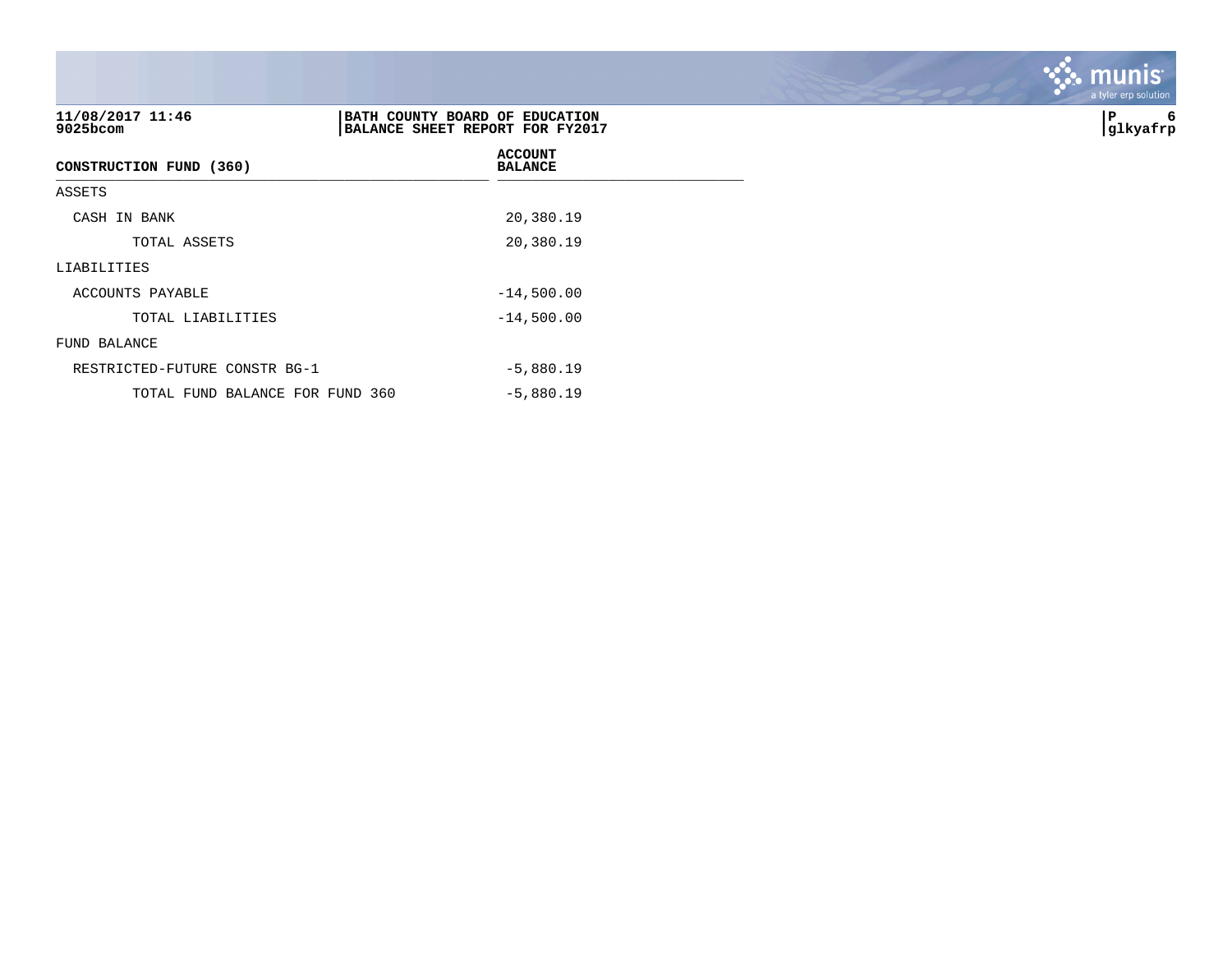| 11/08/2017 11:46<br>9025bcom                                                                   | BATH COUNTY BOARD OF EDUCATION<br>BALANCE SHEET REPORT FOR FY2017 | 7<br>∣P<br> glkyafrp |
|------------------------------------------------------------------------------------------------|-------------------------------------------------------------------|----------------------|
| FOOD SERVICE FUND (51)                                                                         | <b>ACCOUNT</b><br><b>BALANCE</b>                                  |                      |
| ASSETS                                                                                         |                                                                   |                      |
| CASH IN BANK<br>ACCOUNTS RECEIVABLE<br>INVENTORIES FOR CONSUMPTION<br>DEF OUTFLOW OF RESOURCES | 966, 117.53<br>24,322.59<br>4,040.55<br>188,723.68                |                      |
| TOTAL ASSETS                                                                                   | 1,183,204.35                                                      |                      |
| LIABILITIES                                                                                    |                                                                   |                      |
| NET PENSION LIABILITY                                                                          | $-761, 117.27$                                                    |                      |
| TOTAL LIABILITIES                                                                              | $-761, 117.27$                                                    |                      |
| FUND BALANCE                                                                                   |                                                                   |                      |
| RESTRICTED-OTHER<br>RESTRICTED-NET ASSETS                                                      | 502, 413.05<br>$-924,500.13$                                      |                      |
| TOTAL FUND BALANCE FOR FUND 51                                                                 | $-422,087.08$                                                     |                      |

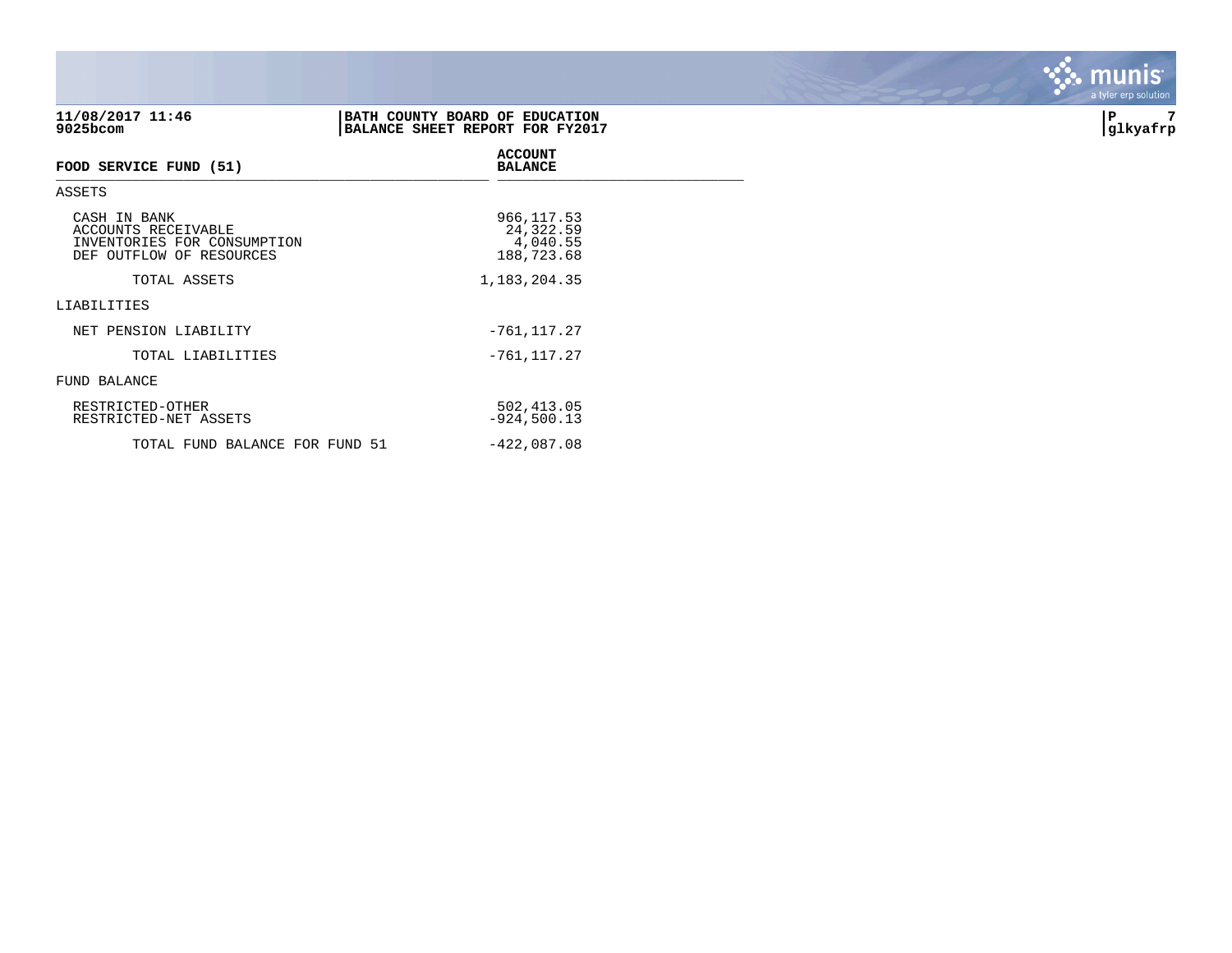| 11/08/2017 11:46<br>9025bcom                      | BATH COUNTY BOARD OF EDUCATION<br>BALANCE SHEET REPORT FOR FY2017 | 8<br>P<br> glkyafrp |
|---------------------------------------------------|-------------------------------------------------------------------|---------------------|
| CHILD CARE (52)                                   | <b>ACCOUNT</b><br><b>BALANCE</b>                                  |                     |
| ASSETS                                            |                                                                   |                     |
| ACCOUNTS RECEIVABLE<br>DEF OUTFLOW OF RESOURCES   | 12,766.44<br>46,797.13                                            |                     |
| TOTAL ASSETS                                      | 59,563.57                                                         |                     |
| LIABILITIES                                       |                                                                   |                     |
| INTERFUND PAYABLES<br>NET PENSION LIABILITY       | $-2,928.83$<br>$-75,476.97$                                       |                     |
| TOTAL LIABILITIES                                 | $-78,405.80$                                                      |                     |
| FUND BALANCE                                      |                                                                   |                     |
| RESTRICTED-OTHER PENSION<br>RESTRICTED-NET ASSETS | 10,356.13<br>8,486.10                                             |                     |
| TOTAL FUND BALANCE FOR FUND 52                    | 18,842.23                                                         |                     |

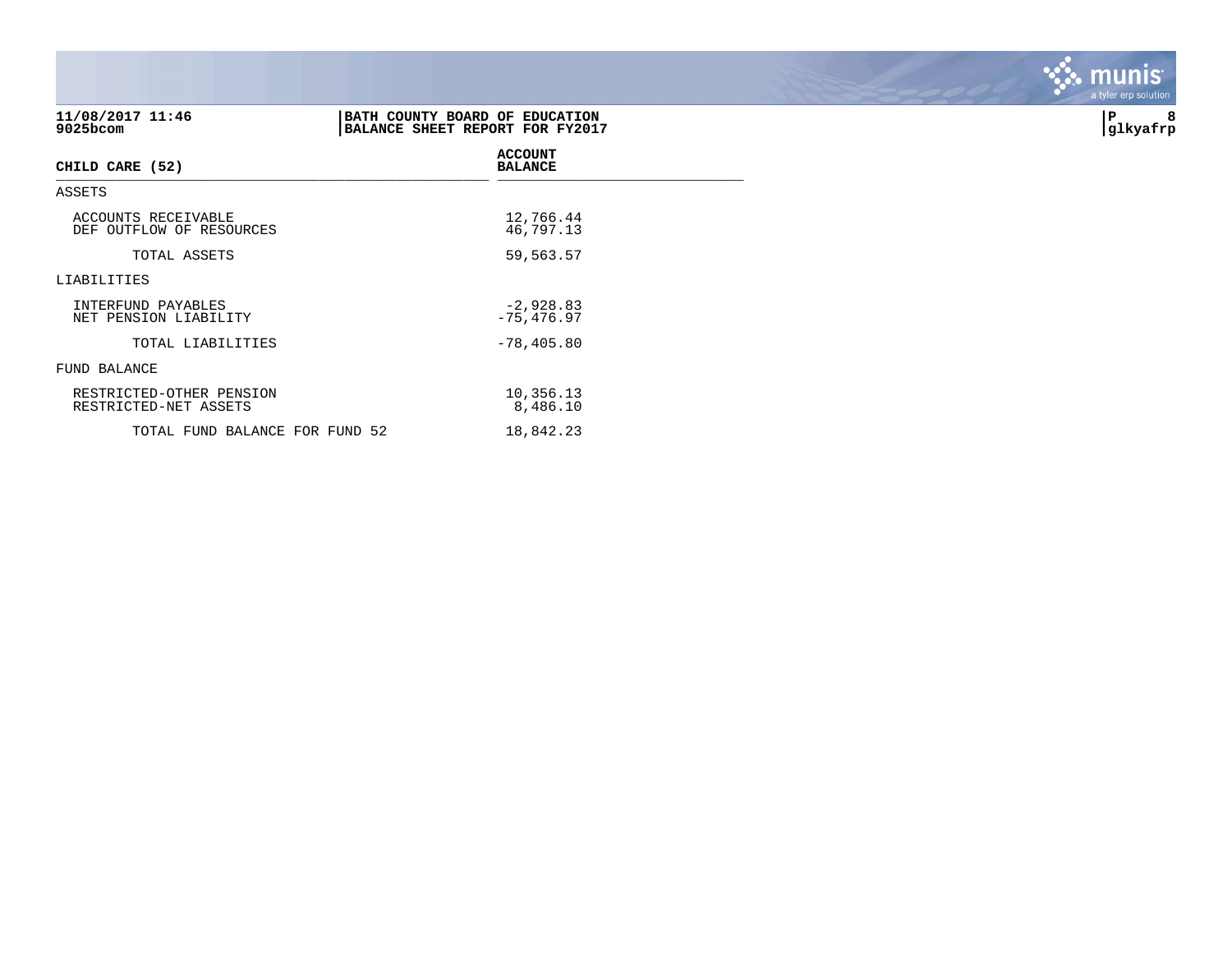|                                |                                                                   | munis <sup>.</sup><br>a tyler erp solution |
|--------------------------------|-------------------------------------------------------------------|--------------------------------------------|
| 11/08/2017 11:46<br>9025bcom   | BATH COUNTY BOARD OF EDUCATION<br>BALANCE SHEET REPORT FOR FY2017 | P<br>glkyafrp                              |
| PRESCHOOL (53)                 | <b>ACCOUNT</b><br><b>BALANCE</b>                                  |                                            |
| ASSETS                         |                                                                   |                                            |
| CASH IN BANK                   | 13,086.29                                                         |                                            |
| TOTAL ASSETS                   | 13,086.29                                                         |                                            |
| FUND BALANCE                   |                                                                   |                                            |
| RESTRICTED-NET ASSETS          | $-13,086.29$                                                      |                                            |
| TOTAL FUND BALANCE FOR FUND 53 | $-13,086.29$                                                      |                                            |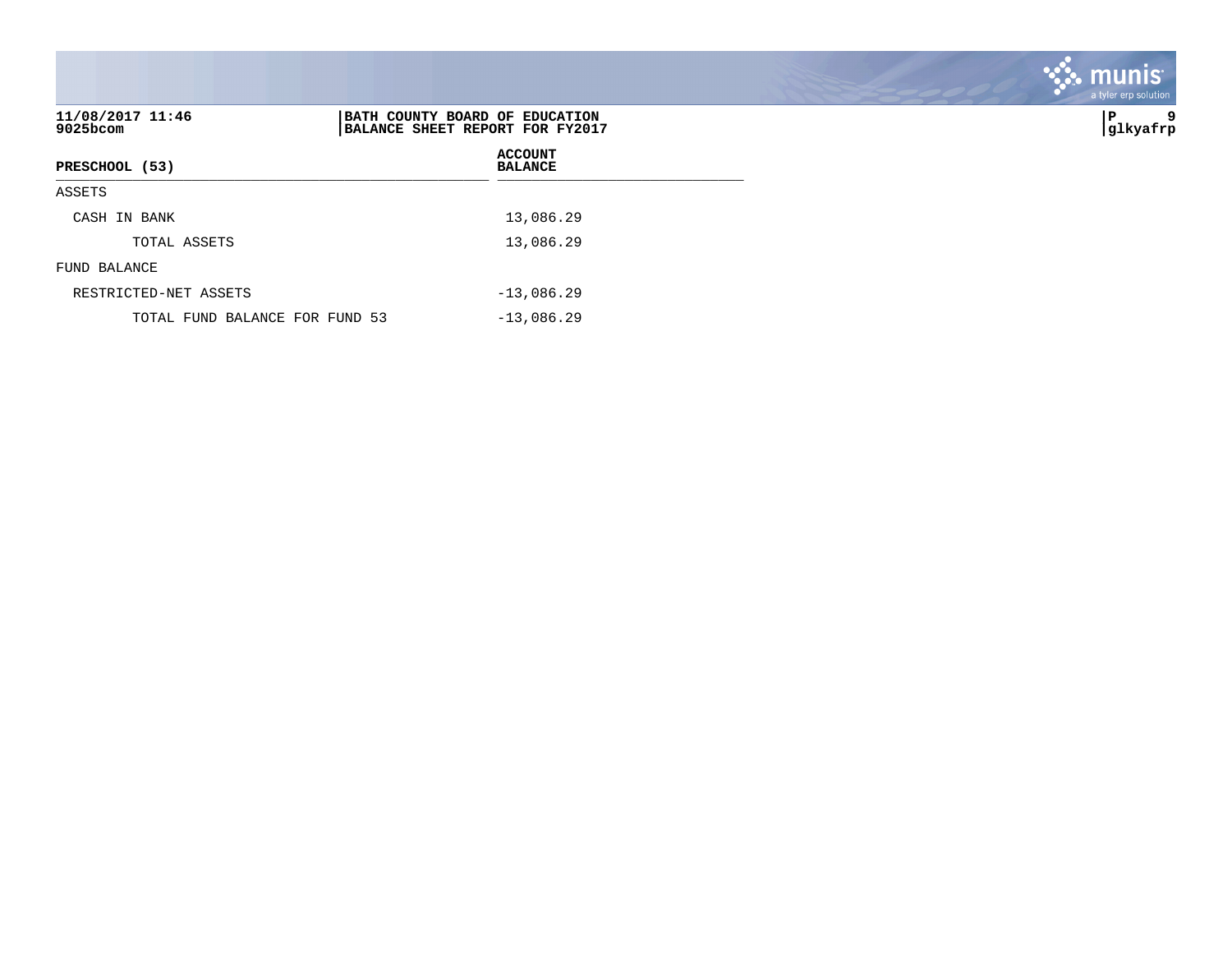| 11/08/2017 11:46<br>9025bcom     | BATH COUNTY BOARD OF EDUCATION<br>BALANCE SHEET REPORT FOR FY2017 | 10<br>P<br> glkyafrp |
|----------------------------------|-------------------------------------------------------------------|----------------------|
| TRUST/AGENCY FUNDS (7000)        | <b>ACCOUNT</b><br><b>BALANCE</b>                                  |                      |
| ASSETS                           |                                                                   |                      |
| CASH IN BANK                     | 23, 126.47                                                        |                      |
| TOTAL ASSETS                     | 23, 126.47                                                        |                      |
| FUND BALANCE                     |                                                                   |                      |
| RESTRICTED FUND BALANCE          | $-23, 126.47$                                                     |                      |
| TOTAL FUND BALANCE FOR FUND 7000 | $-23, 126.47$                                                     |                      |

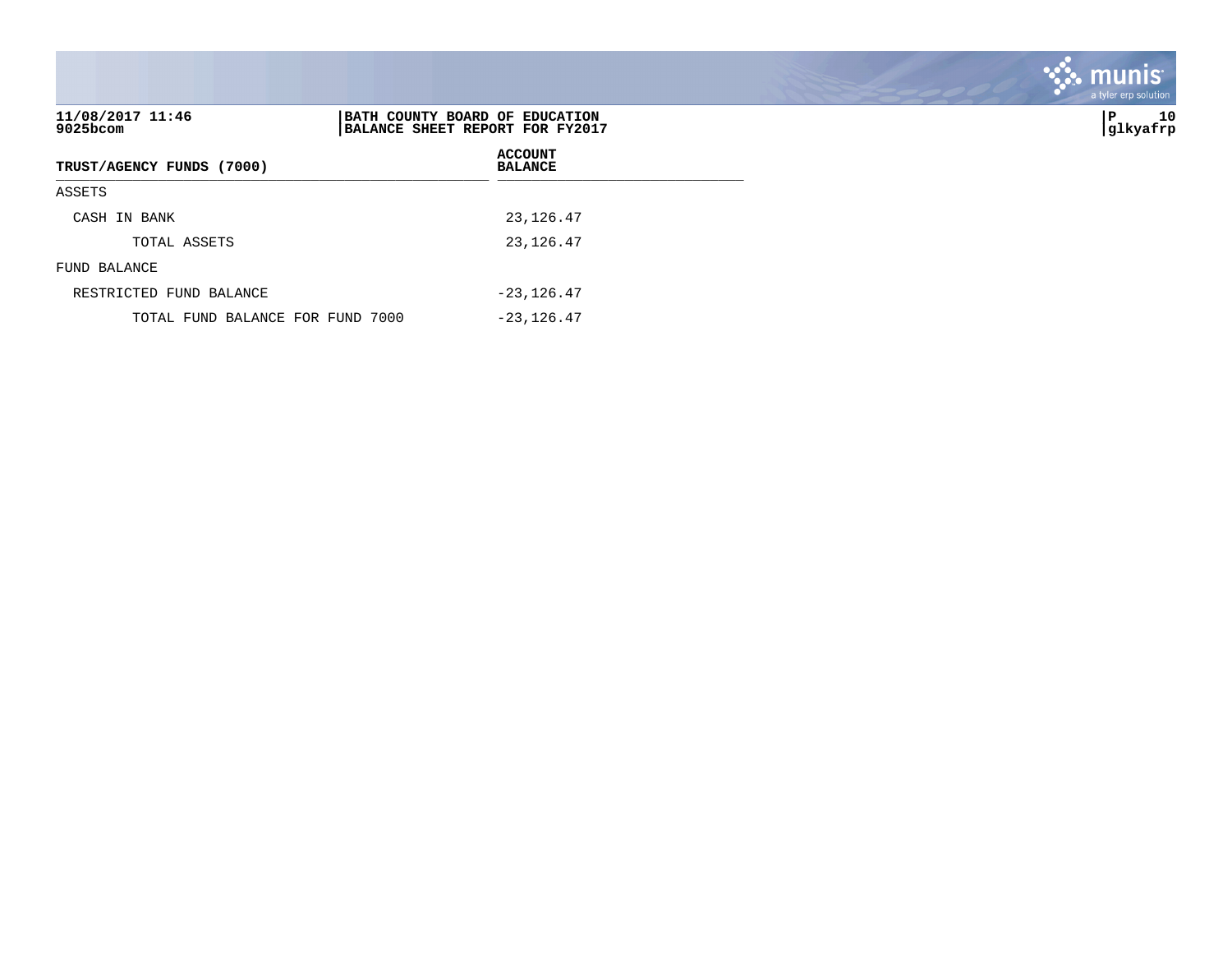**ACCOUNT**

## **GOVERNMENTAL ASSETS (8) BALANCE** \_\_\_\_\_\_\_\_\_\_\_\_\_\_\_\_\_\_\_\_\_\_\_\_\_\_\_\_\_\_\_\_\_\_\_\_\_\_\_\_\_\_\_\_\_\_\_\_\_\_\_ \_\_\_\_\_\_\_\_\_\_\_\_\_\_\_\_\_\_\_\_\_\_\_\_\_\_\_\_\_

## ASSETS

| LAND<br>LAND IMPROVEMENTS<br>ACCUM DEPR LAND IMPROVEMENTS<br>BUILDINGS & BLDING IMPROVEMENT<br>ACCUM DEPR BLDG IMPROVMENTS<br>TECHNOLOGY EOUIPMENT<br>ACCUM DEPR TECHNOLOGY EOUIP<br>VEHICLES<br>ACCUM DEPR VEHICLES<br>GENERAL EOUIPMENT | 518,316.60<br>1,066,760.77<br>$-921, 195.86$<br>33, 275, 350, 69<br>$-9,496,719.67$<br>2,069,298.33<br>$-1,702,335.36$<br>3,362,029.00<br>$-2,378,214.15$<br>857,366.54 |
|-------------------------------------------------------------------------------------------------------------------------------------------------------------------------------------------------------------------------------------------|-------------------------------------------------------------------------------------------------------------------------------------------------------------------------|
| ACCUM DEPR GENERAL EOUIP<br>CONSTRUCTION IN PROGRESS                                                                                                                                                                                      | $-691, 275.52$<br>523,691.11                                                                                                                                            |
| TOTAL ASSETS<br>FUND BALANCE                                                                                                                                                                                                              | 26, 483, 072. 48                                                                                                                                                        |
| INVESTMENTS GOVERNMENTAL ASSET                                                                                                                                                                                                            | $-26, 483, 072.48$                                                                                                                                                      |
| TOTAL FUND BALANCE FOR FUND 8                                                                                                                                                                                                             | $-26, 483, 072.48$                                                                                                                                                      |



munis

*<u>...</u>*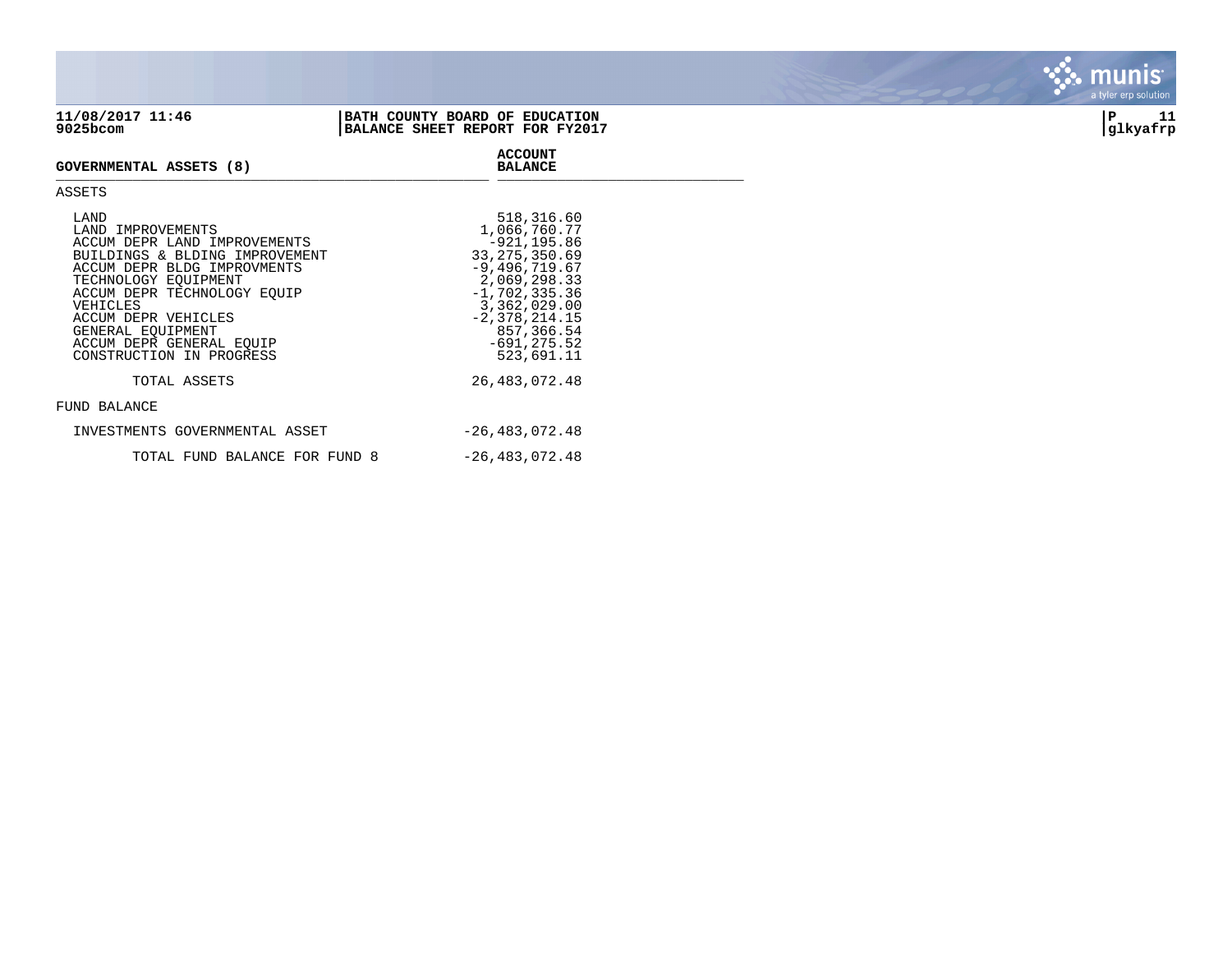| 9025bcom                                                                                                                                                                                                 | BALANCE SHEET REPORT FOR FY2017                                                                                   | glkyafrp |
|----------------------------------------------------------------------------------------------------------------------------------------------------------------------------------------------------------|-------------------------------------------------------------------------------------------------------------------|----------|
| FOOD SERVICE ASSETS (81)                                                                                                                                                                                 | <b>ACCOUNT</b><br><b>BALANCE</b>                                                                                  |          |
| ASSETS                                                                                                                                                                                                   |                                                                                                                   |          |
| BUILDINGS & BLDING IMPROVEMENT<br>ACCUM DEPR BLDG IMPROVMENTS<br>TECHNOLOGY EQUIPMENT<br>ACCUM DEPR TECHNOLOGY EOUIP<br>VEHICLES<br>ACCUM DEPR VEHICLES<br>GENERAL EQUIPMENT<br>ACCUM DEPR GENERAL EQUIP | 308,000.00<br>$-55,953.33$<br>16,529.40<br>$-11,681.64$<br>19,995.00<br>$-999.75$<br>559,428.89<br>$-423, 263.81$ |          |

TOTAL ASSETS 412,054.76

## FUND BALANCE

| INVESTMENT BUSINESS ASSETS     | -412,054.76   |
|--------------------------------|---------------|
| TOTAL FUND BALANCE FOR FUND 81 | $-412.054.76$ |



munis a tyler erp solution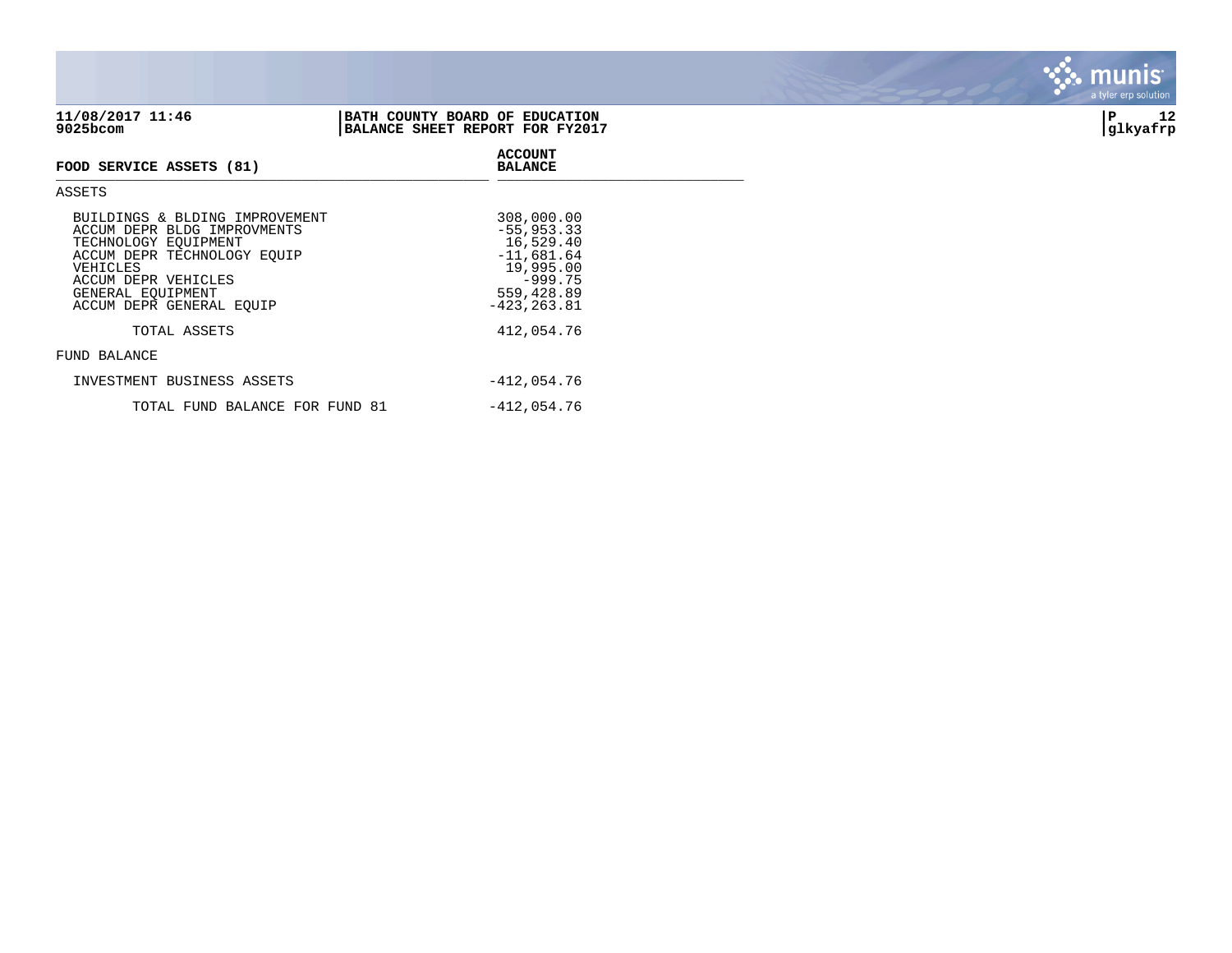|                                                     |                                                                   | <b>S. munis</b><br>a tyler erp solution |
|-----------------------------------------------------|-------------------------------------------------------------------|-----------------------------------------|
| 11/08/2017 11:46<br>9025bcom                        | BATH COUNTY BOARD OF EDUCATION<br>BALANCE SHEET REPORT FOR FY2017 | 13<br> glkyafrp                         |
| ADULT EDUCATION ASSETS (84)                         | <b>ACCOUNT</b><br><b>BALANCE</b>                                  |                                         |
| ASSETS                                              |                                                                   |                                         |
| TECHNOLOGY EQUIPMENT<br>ACCUM DEPR TECHNOLOGY EQUIP | 11,535.00<br>$-11,535.00$                                         |                                         |
| TOTAL ASSETS                                        | .00                                                               |                                         |

**COL** 

**Contract Contract Contract**